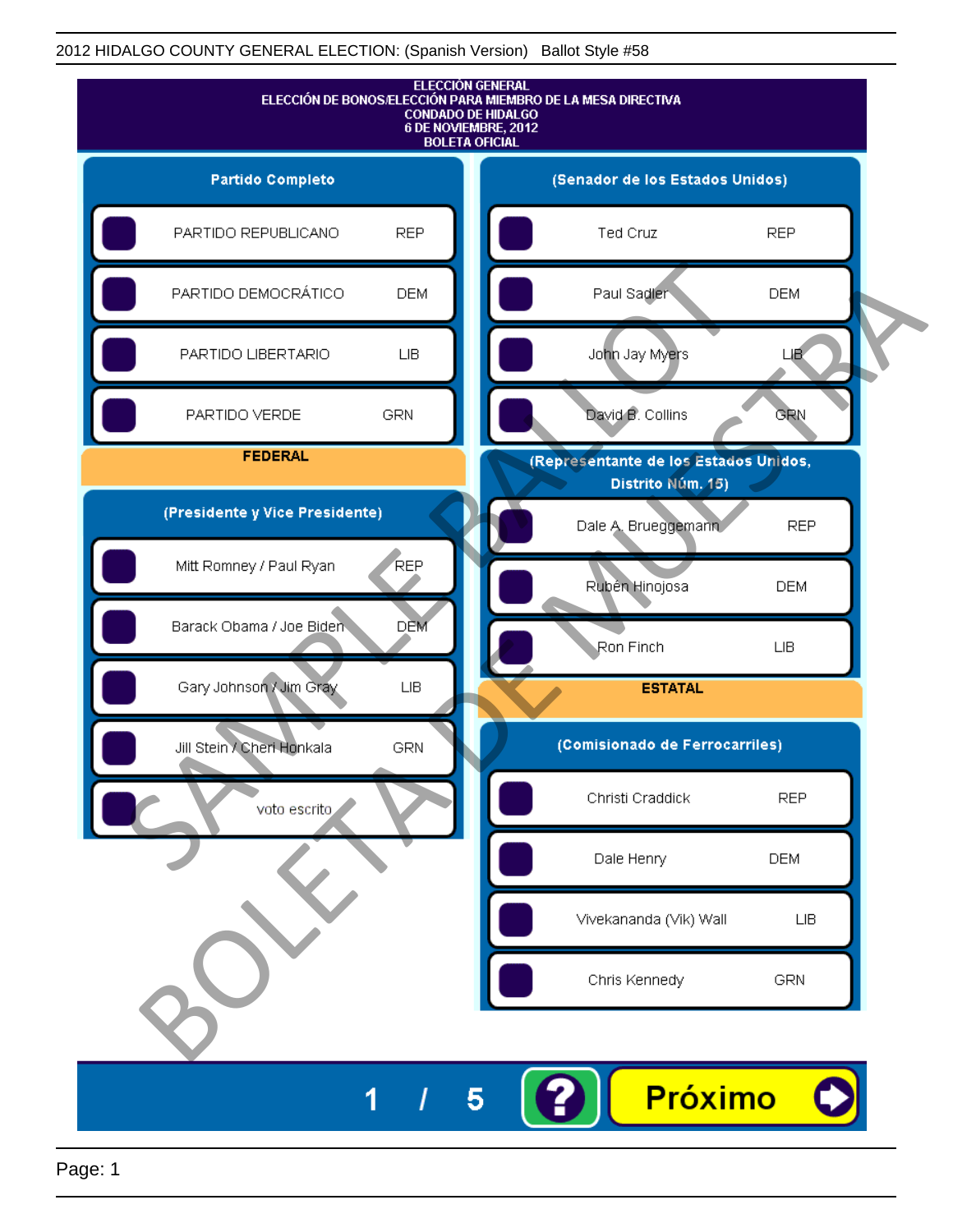

Page: 2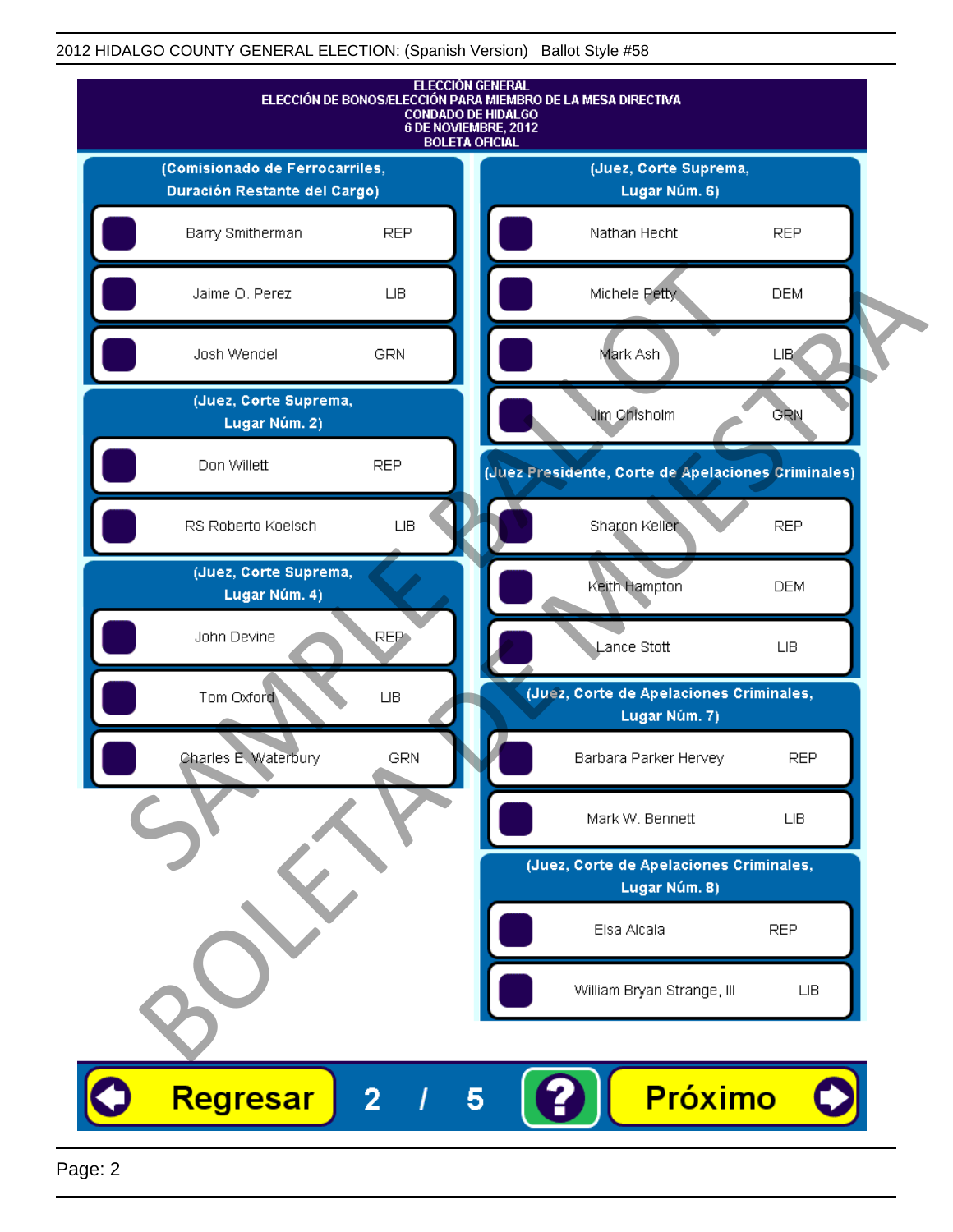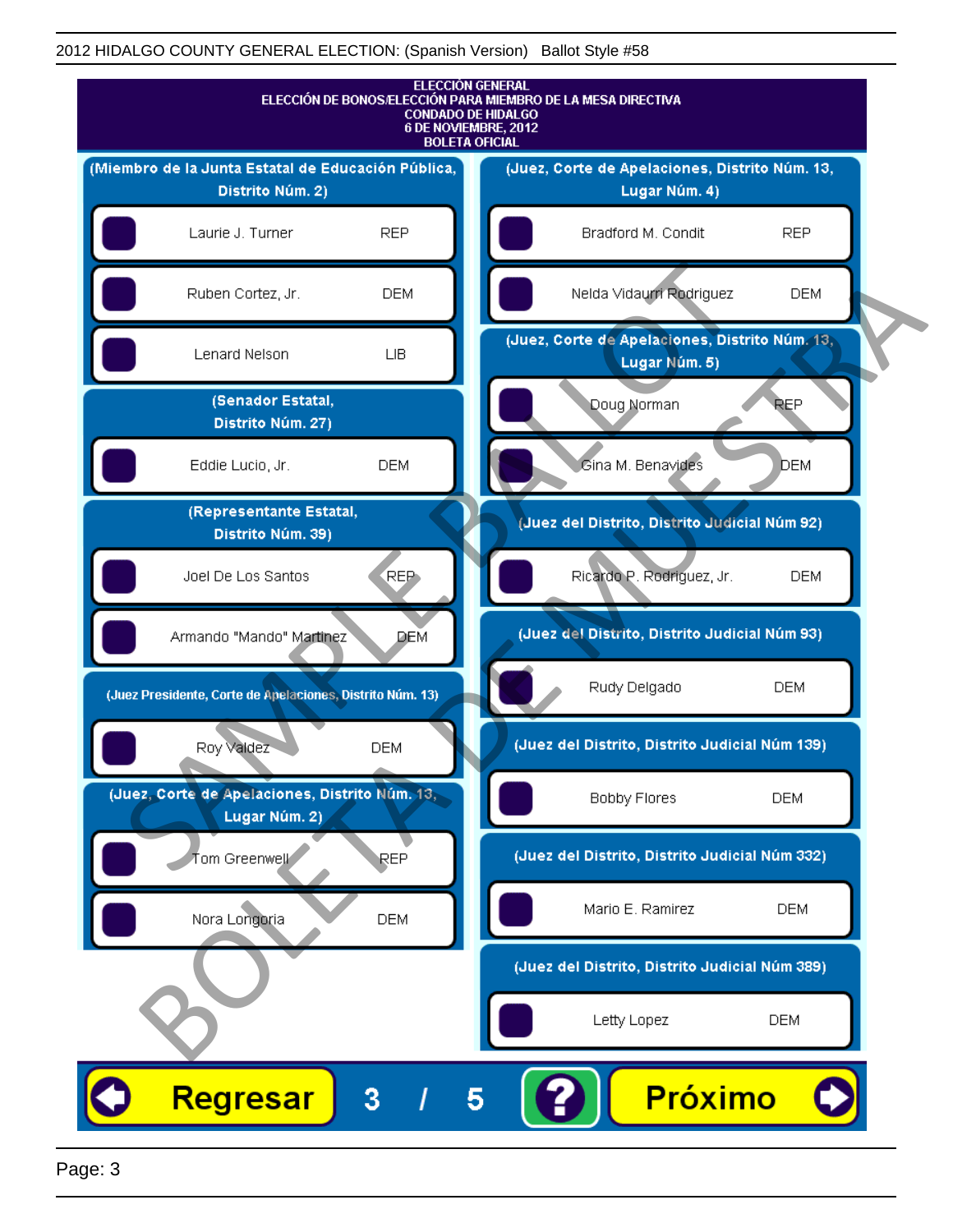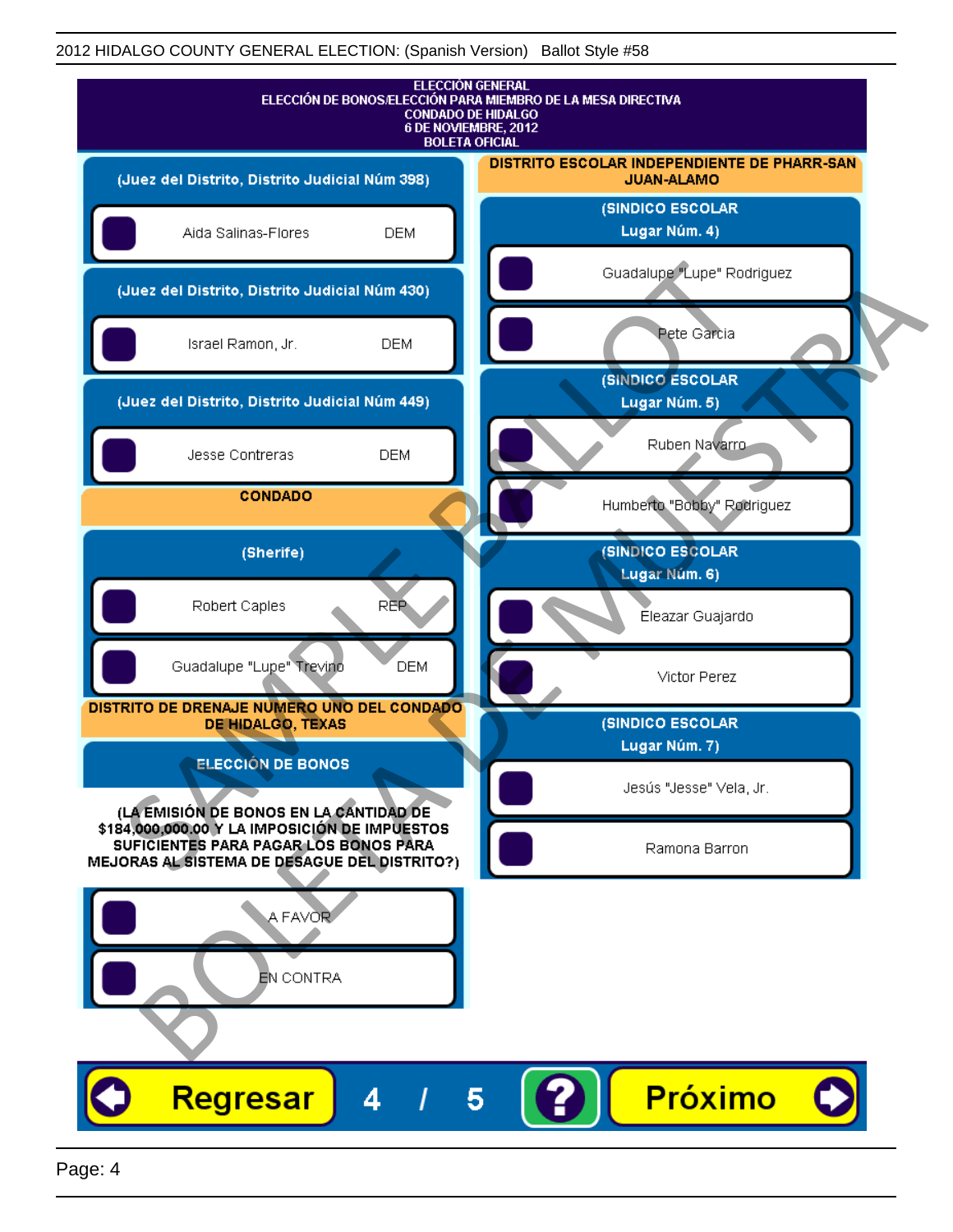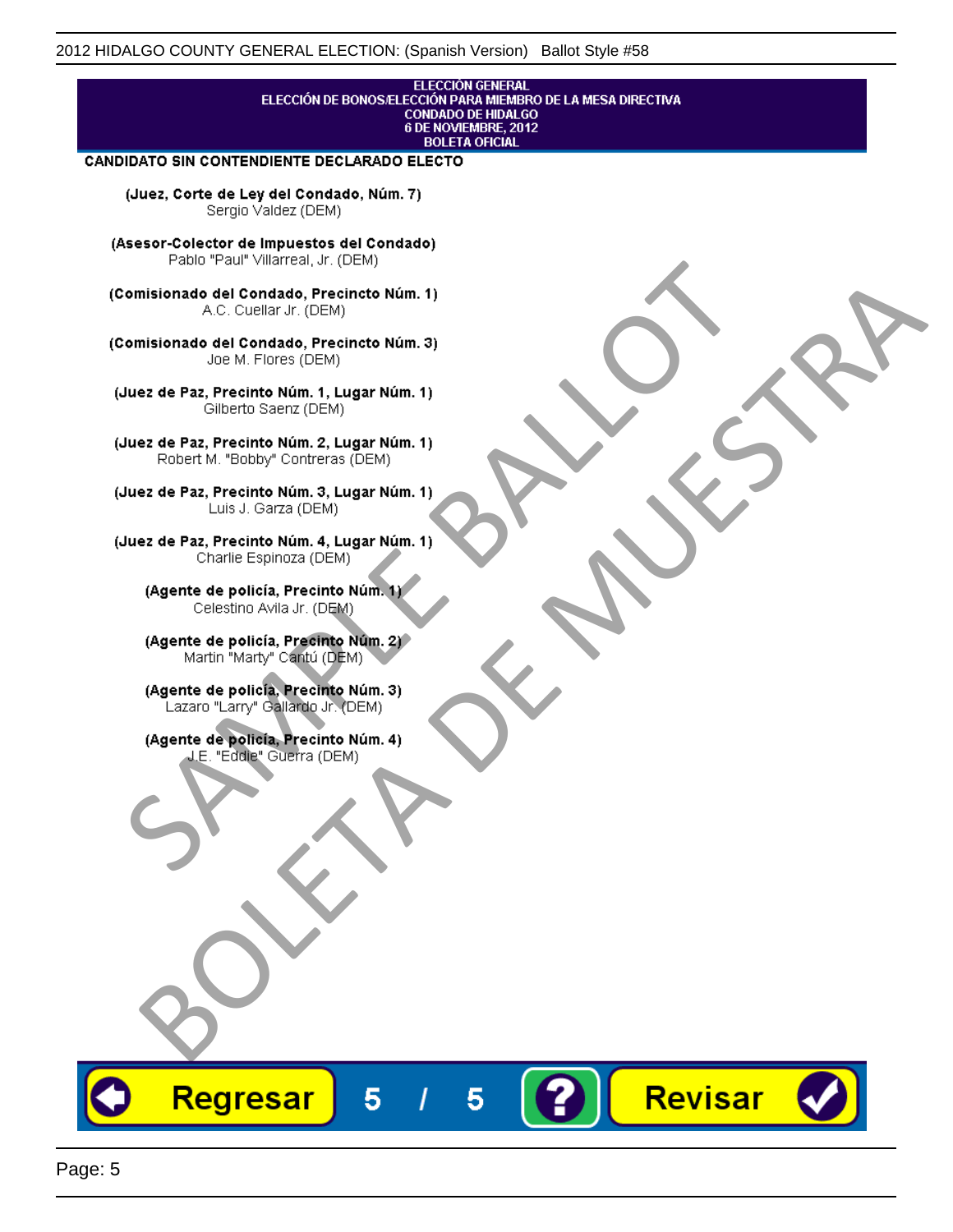# Resumen de instrucciones para la boleta electoral.

Presione el nombre del candidato o el título de la contienda para volver a la contienda.

El botón Votar se iluminará

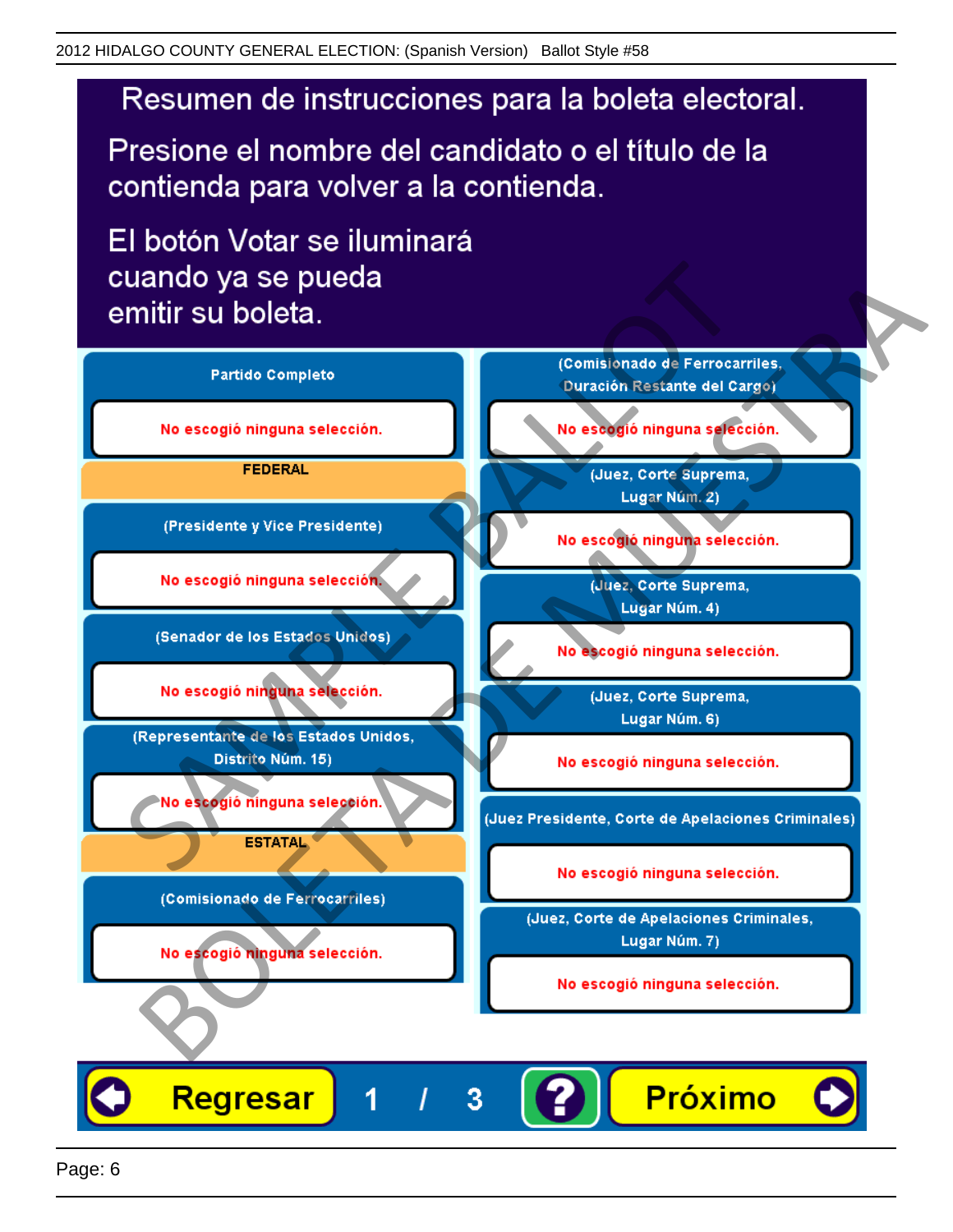# Resumen de instrucciones para la boleta electoral.

Presione el nombre del candidato o el título de la contienda para volver a la contienda.

El botón Votar se iluminará